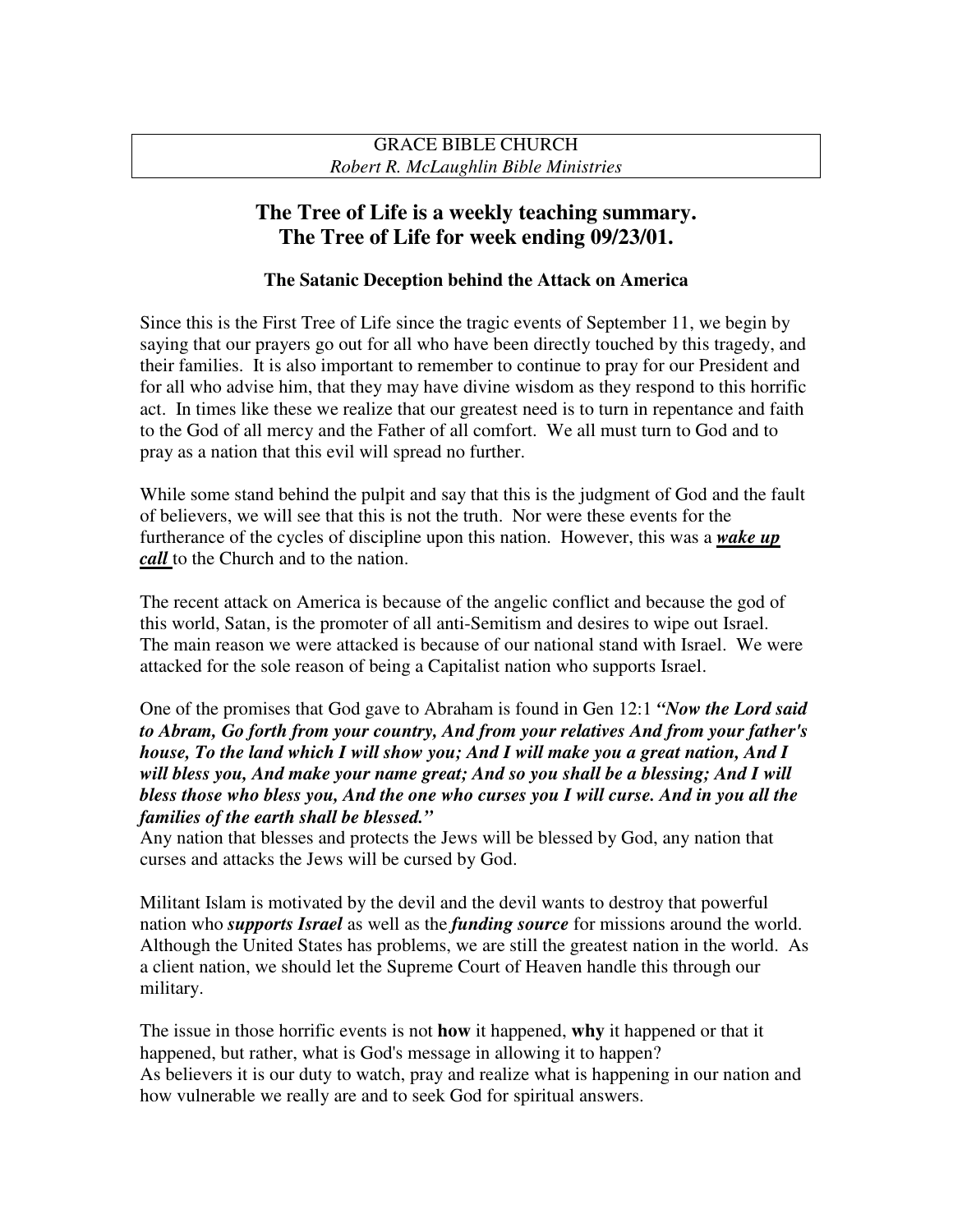To realize how fragile life really is, how meaningless our portfolios, 401's, houses, bank accounts, stocks and bonds really are.

So what really is happening, what are the spiritual answers?

Back to Gen 12:3, why would God say to Abraham, the first Jew, *"I will bless those who bless you, And the one who curses you I will curse."*

Or in Gen 27:29 *"Cursed be those who curse you, And blessed be those who bless you."* **God would not use an Arab regime to discipline us because of our support of Israel. There are many ways we could have been disciplined by God rather than by an evil regime motivated by our support and protection of Israel.**

Some have said *God is disciplining us for our decisions, but in fact our decisions have been:*

Electing new leaders with morals and spiritual values.

Being the funding source for missions around the world.

Being the leading source for the proper Gospel being taught and the communication of God's word throughout the world.

Still having some ministries who refuse to charge for their written material, tapes and publications.

While the nation has problems, there are many good decisions being made.

This could be the trigger of a time of spiritual awakening and a spiritual revival and we can be part of it if we have a positive attitude. The alternative is to speculate what cycle of discipline we are in and say that this is the believer's fault. What was *thought or intended* to be evil against out nation can turn into a great blessing, maybe a spiritual awakening and a revival and maybe we will become more united as a people and more appreciative for our flag and our freedom than ever before.

God allows things to be shaken so that the things that are NOT shakable will remain, like His Word or Bible doctrine, integrity, character and love.

We have now learned through experience that God's grace must guard us; unless the Lord guards us, we don't have a defense, we are totally out-gunned by the enemy.

We first must recognize the scriptural principle that began in the book of Genesis. What Satan means for evil, God can turn into good, Gen 50:20 *"And as for you, you meant evil against me, but God meant it for good in order to bring about this present result, to preserve many people alive."*

Out of this horrible tragedy, God will bring something good.

It is true that we suffer the consequences of our own decisions, but in this case it is obviously a tragedy that has been perpetrated by people who have an evil intent to try to hurt us. Our country has realized what our friends in Israel have been experiencing for the last half century, the reality of Islamic fundamentalists terror, a very real and well funded terror. The issue is what will we do as a nation! Most of us would love to see a spiritual revival in America, and this could be a reason for it. We need the power and the presence of almighty God to protect this nation as He has done for some 225 years. These are exciting times, they are times to rejoice, not to fear. This is a part of the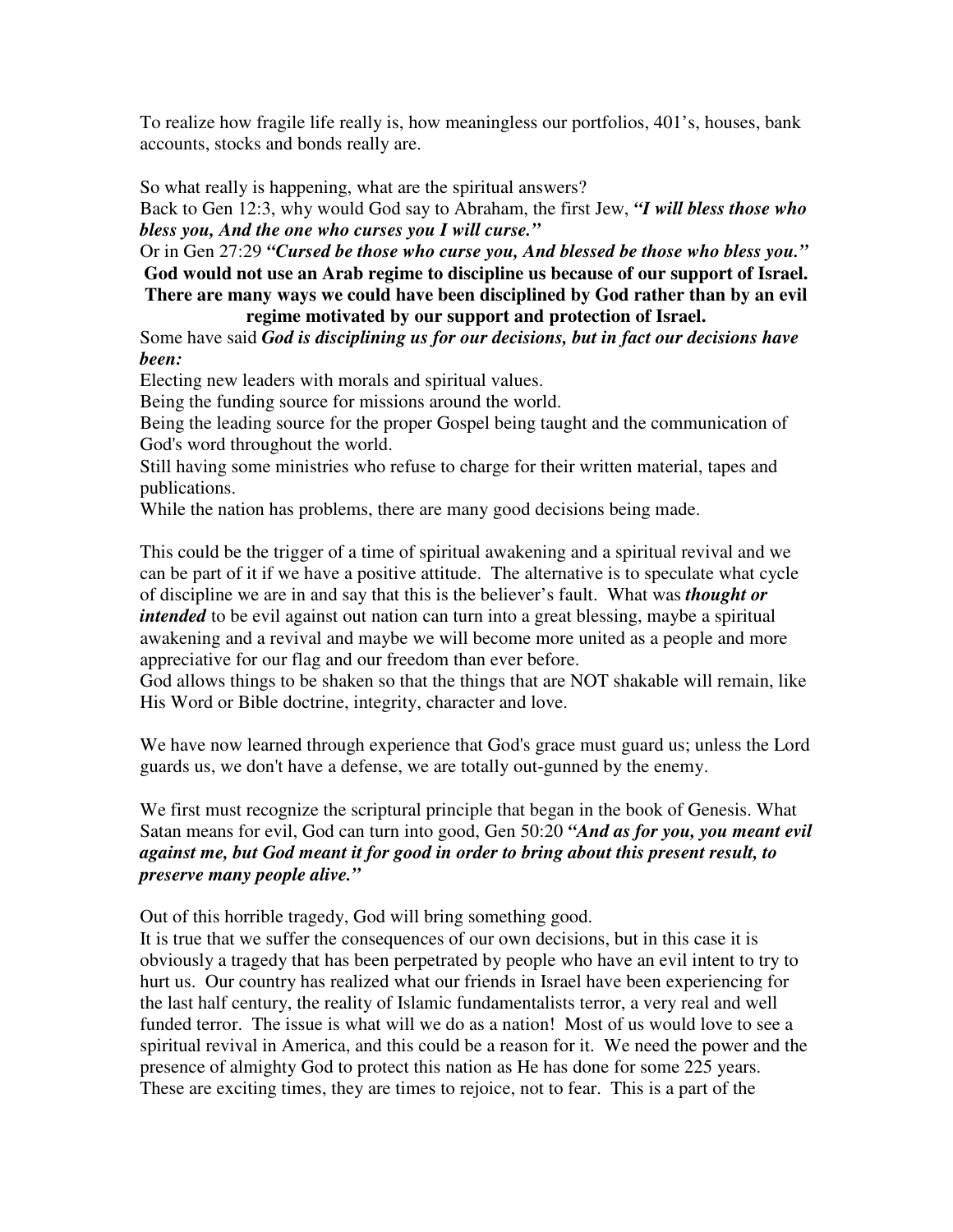blessed hope or confidence that Jesus is coming back. That's what we are to tell our children, our friends and Pastors, that's what you are to tell your congregation. Not "I told you so" or what cycle of discipline we're in, not it's the Pentecostal's or the Baptist's or Catholics' fault.

The kingdom of God is getting ready to be brought forth in a new light.

God hasn't forgotten the graciousness of America, the generosity of America, the goodness of America. To this tragedy, we should respond as a city set upon a hill, Mat 5:14 *"You are the light of the world. A city set on a hill cannot be hidden."*

There will be people in our lives that are observing how we as believers are responding to this tragic event.

Isa 58:12 *"And those from among you will rebuild the ancient ruins; You will raise up the age-old foundations; And you will be called the repairer of the breach, The restorer of the streets in which to dwell."*

Believers in the Lord Jesus Christ need to become a repairer of the breach, to cease pointing the finger and use this situation for the church to come together.

There are important doctrinal principles that are very important to understand at this time in our nations history. This attack on America is because of the angelic conflict and because the god of this world, Satan, is the promoter of all anti-Semitism and desires to wipe our Israel.

Anti-Semitism is a person, a group, an organization, or a nation who is hostile to the Jews. It is intolerance, hatred, prejudice, opposition, persecution, and the exercise of terrorism and military activity against the Jewish race or any person, group, organization, or a nation who supports Israel.

Satan had two major objectives in the unfolding of anti-Semitism, but now he has only one objective or goal left.

The first objective is historical in which Satan sought to keep our Lord from being born, when that failed he tried to kill His humanity before He reached the cross, Gen 4:1-8; 6:1-6; Mat 2:13-16, Luk 22:44.

The first attack was the attack on Adam's seed. When Adam and the woman sinned in the garden, the first prophecy of our Lord becoming a man was given to Satan, who was represented by the serpent, in Gen 3:14-15.

Gen 3:15 *"And I will put enmity between you and the woman, and between your seed* (Satan's seed is represented by the Adamic nature, Joh 8:44) *and her seed;* (a reference to the Lord at the point of his incarnation or the virgin birth) *He* (the seed of the woman) *shall bruise you on the head* (literally crush the head of Satan) *And you* (Satan) *shall bruise him on the heel,* (a reference to the cross).*"*

The word *enmity* is the Hebrew noun *`eybah* which means a hatred that may be open or concealed; or a hostility which is hatred showing itself in attacks or aggression. The devil commands millions of angels (Rev 5:11 cf with Rev 12:4) and certain ones were delegated to frustrate the possibility of The Lord Jesus Christ ever becoming true humanity to fulfill this prophecy.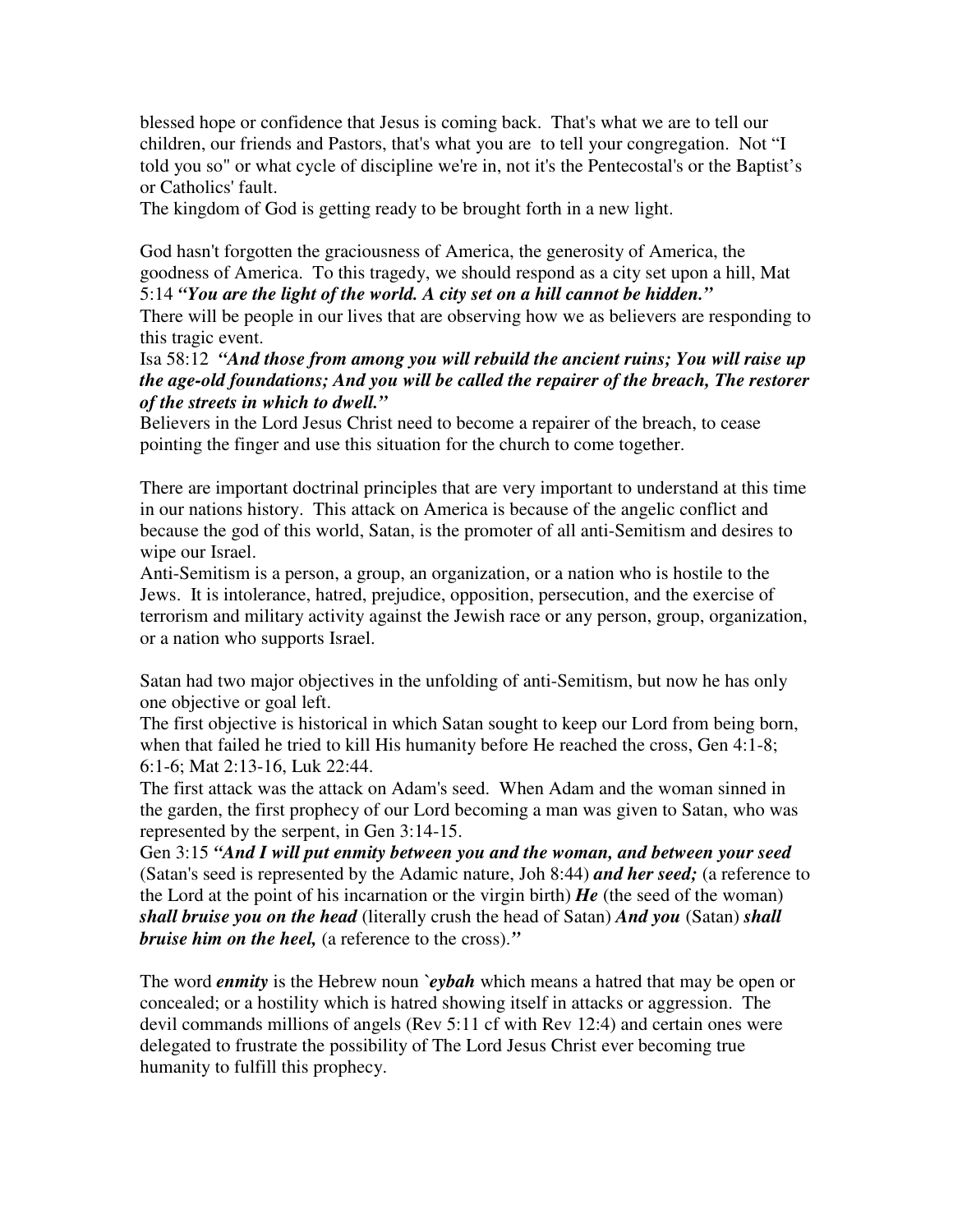The first satanic attack on Christ becoming true humanity was when Cain murdered Abel in Gen 4, which was a satanic attack on Adam's seed. It was an attack on the first promise given to Adam after he sinned. This promise was that God the Father would provide the Savior from Adam's seed, who would come through the woman as the childbearer.

Satan and fallen angels understood that the Savior would come in the line of Adam as true humanity through the woman. Therefore, Satan knew he had to cut off that line from Adam to Christ, Gen 4:8 *"And Cain told Abel his brother. And it came about when they were in the field, that Cain rose up against Abel his brother and killed him."*

The line continued on through Seth, Satan realized that murder wouldn't work to cut off the line. Satan began to see that because the human race was just getting started and murder would not cut off the line. Satan later turned loose the greatest weapons of lust ever, many of the fallen angels who were capable of copulation or having sex with the women of the human race. In this attempt to destroy all true humanity, fallen angels invaded earth and copulated with females, producing half-angel half-human beings, documented in Gen 6:1-6. This was an attempt to wipe out the promise of Jesus Christ coming into the world as true humanity. Satan did not want the Messiah to be born.

## Gen 6:1-2 *"Now it came about, when men* [humanity] *began to multiply on the face of the land, and daughters were born to them, that the sons of the gods* [fallen angels] *saw that the daughters of men were beautiful; and they took or seized wives for themselves, whomever they chose."*

The "sons of the gods" is a reference to angelic creatures. The Hebrew word *beni ha elohim* is used for angelic creatures only.

*"beni"* is translated *"sons"*

## *"ha"* should be translated *"the"*

and then *elohim* is in the plural and it is generally used for God when all three members of the Trinity are in view, however, it can also be used for *"gods"* which is the polytheistic expression of many gods, false gods.

The Hebrew verb *laqach* means to seize violently, to take by sheer strength, to overpower and seize these women, and in many cases against their will to have sex with them.

## Gen 6:3 *"Then the Lord* [God the Father] *said, "My Spirit* [Holy Spirit] *shall not strive or plead the cause of God in man's soul forever, for in his going astray, he is flesh* [mortal]*. Therefore, his days will be one hundred and twenty years."*

This verse refers to the antediluvian ministry of the Holy Spirit. From the time of Gen 6:3 to the time of the flood, there would be an elapse of 120 years. At that point, God the Holy Spirit would no longer plead the cause of God in salvation, because the flood would wipe them out. Only the eight human beings mentioned previously believed in Jesus Christ.

In verse 4, the antediluvian super-race is mentioned, *"The Nephilim* [the fallen ones or the fallen angels who followed Satan] *were on the earth in those days, and also afterward, when the sons of the gods* [like Zeus, Neptune, Pluto] *came in to the daughters of men, and they bore children to them. Those were the mighty men who were of old, men of renown."*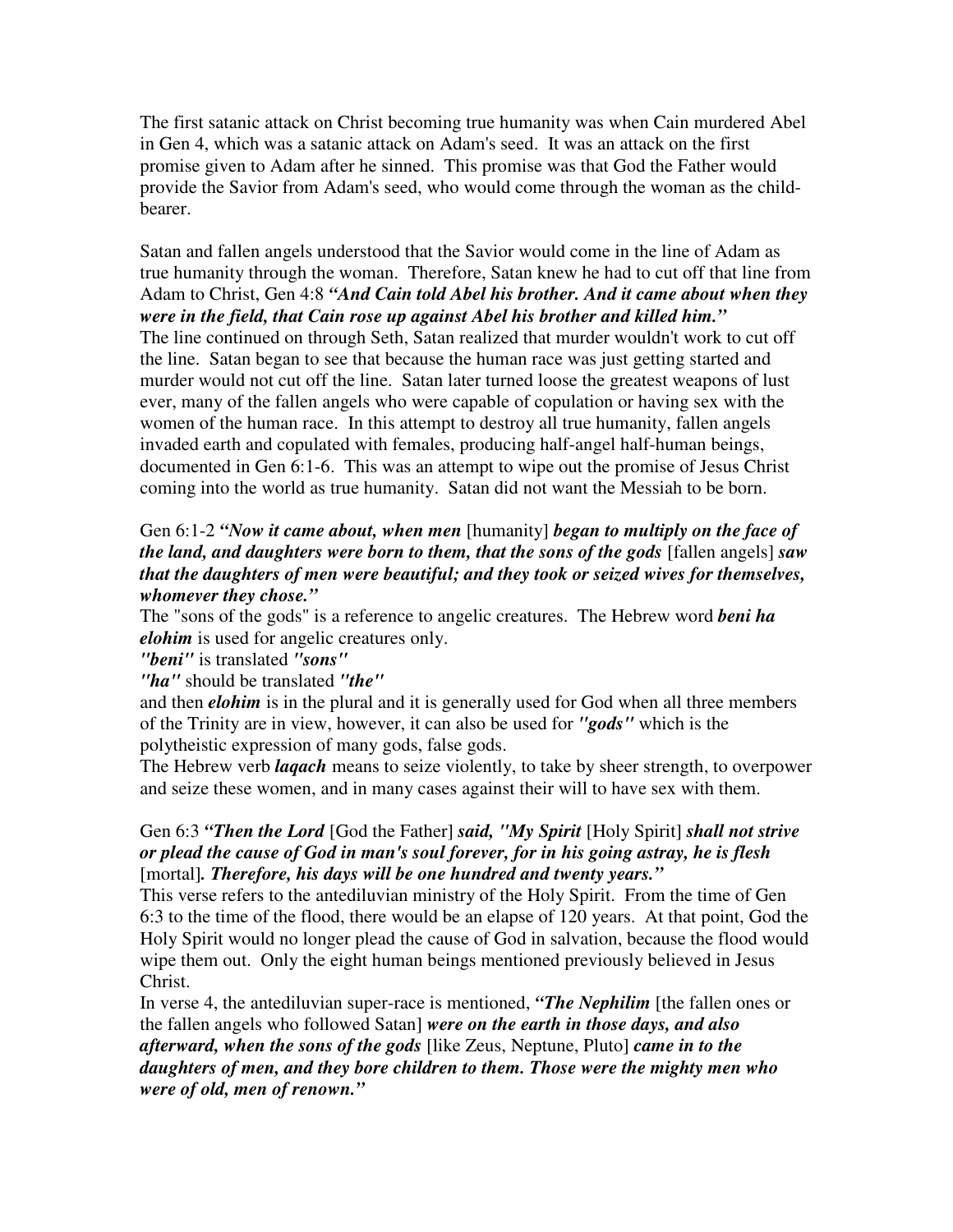The phrase "The *Nephilim* refers to the fallen ones, half-human half-demon creatures. Three categories of creatures are mentioned here: *ha adam* (verse 1) is true humanity, *beni ha elohim* (verses 2,4) are angels with bodies, *ha nephalim* are the progeny of the first two combined, half-human, half-angelic creatures.

They had bodies and they actually operated on the earth.

Because of the influence of these creatures, the genetic destruction of true humanity was highly contagious and spreading out throughout the entire world. True humanity was in danger of being destroyed.

As a result of this demon attack, the fallen angels involved were confined to Tartarus, the third compartment of Sheol or Hades.

In the antediluvian civilization, the demons who invaded the earth had angelic bodies and sexual capabilities. With their bodies, these demons were able to have sex with human females, resulting in the satanic attempt to destroy true humanity on the earth so that God's word could not be fulfilled. Satan tried to destroy humanity so that TLJC could not be born true humanity. Satan did not want the Messiah to be born just as Satan does not want Israel to exist.

Here is a principle to learn concerning human history: Many times some great disaster happens and individuals wonder **why** God allows such things when in reality it is the grace of God at work preserving the human race from self-destruction.

In Gen 6:5-13 is the divine evaluation of the nephilim period.

*"Then the Lord saw that the wickedness of man was great on the earth, and that every intent and motive of the thoughts of his heart [right lobe] was only evil continually. And the Lord repented or regretted that he had made man on the earth, and He was grieved in His heart. And the Lord said, I will blot out man whom I have created from the face of the land, from man to animals to creeping things and to birds of the sky; for I repent that I have made them. Now the earth was corrupt in the sight of God, and the earth was filled with violence. And God looked on the earth, and behold, it was corrupt; for all flesh had corrupted their way upon the earth. Then God said to Noah, the end of all flesh has come before me; for the earth is filled with violence because of them; and behold, I am about to destroy them with the earth."*

After the destruction of the human race in the flood, Satan was not finished, he never will be finished because even after he is put in prison for 1,000 years, he was not rehabilitated.

Rev 20:1-10

This is the end of Satan.

All mankind was to be blotted out because mankind had become contaminated by the nephilim, half-human and half-angelic. Had that continued, there would have been no possibility of the Lord Jesus Christ becoming true humanity and being judged for our sins. There would have been no way God could keep his word to Adam and the woman. The reason why the family history or genealogy of Noah is so important is because it is true humanity all the way from Adam and the woman to Noah. God created Adam and Adam had a son Seth.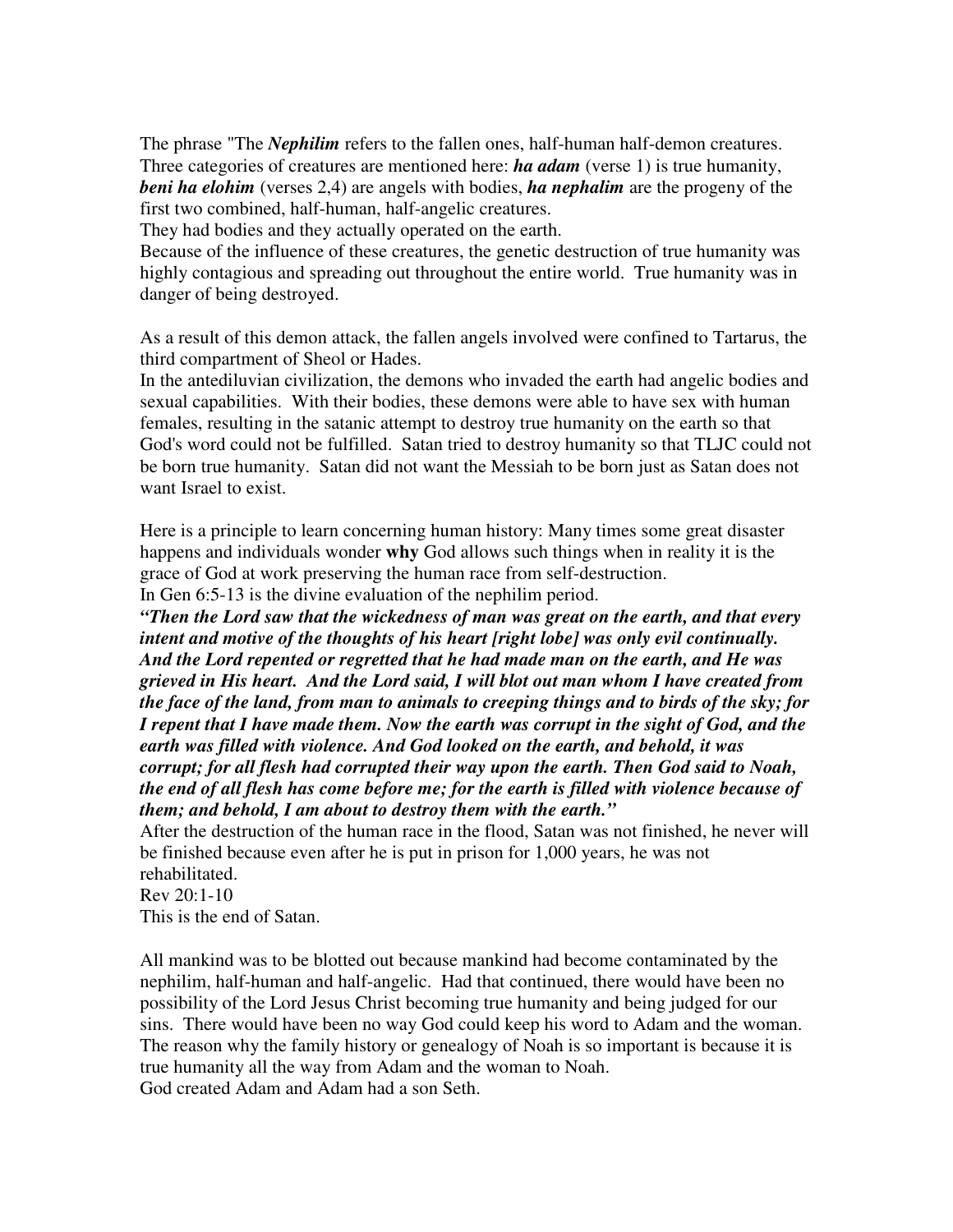Seth had a son, Enosh, Enosh had a son, Kenan, Kenan, had a son, Mahalalel, Mahalalel, had a son, Jared, Jared, had a son, Enoch Enoch, had a son, Methuselah, Methuselah, had a son, Lamech, Lamech, had a son, Noah.

That Noah walked with God indicates he was a mature believer as well. Now, what does that have to do with the satanic deception behind the attack upon America? Every member of the human race is descended from either Shem, Ham, or Japheth, or the many combinations that have developed since then. All human beings are descended from Adam through Noah's three sons: Shem, Ham, and Japheth. Shem is the father of the Akkadians, Chaldeans, Arabs, Lydians, Syrians, etc. Abraham was in the line of Shem, and at age 99 he began the new racial species of the Jew. The Jewish line continued only through Isaac and Jacob, both believers. Jacob's twelve sons are the basis for the entire Jewish race. Our Lord came from the line of Judah.

Ham was the father of the Phoenicians, Hittites, Amorites, Chinese, Japanese, Egyptians, Canaanites, Lybians, Ethiopians, Watusi, Masi, Somali and Nandi.

Japheth is the father of the Medes, Persians, Macedonians, Greeks, Romans, Slavs, Celts, Hurrians and Cassites.

Most of us are combinations of these groups.

Today there is no such thing as purity of race, all have been intermingled and pigmentation of skin is no issue in anything in life.

The effectiveness of the genetic attack on the earth by demons resulted in true humanity being almost extinct on planet earth. And the source of salvation must come from the true humanity of Jesus Christ.

For it says in 1Pe 2:24 *"He carried our sins in his own body on the cross."* As God, He could have nothing to do with sin, He had to become true humanity. Therefore, there was the necessity for destroying the half-breed race of the half-human, half-angelic creatures.

Whenever God has to judge the world to protect the human race from self-destruction, He always protects the believer from this extreme catastrophe, which in this case was a universal flood that destroyed all nephilim and all animal life on the earth except what was in the ark. But no matter how great the catastrophe, it is the mature believer who always survives.

The glitch in Satan's plan was the divine preservation of eight people, Noah and his wife and their three sons and wives who were the last remains of uncorrupted humanity. Satan always has discovered and will discover that in every generation there are always some